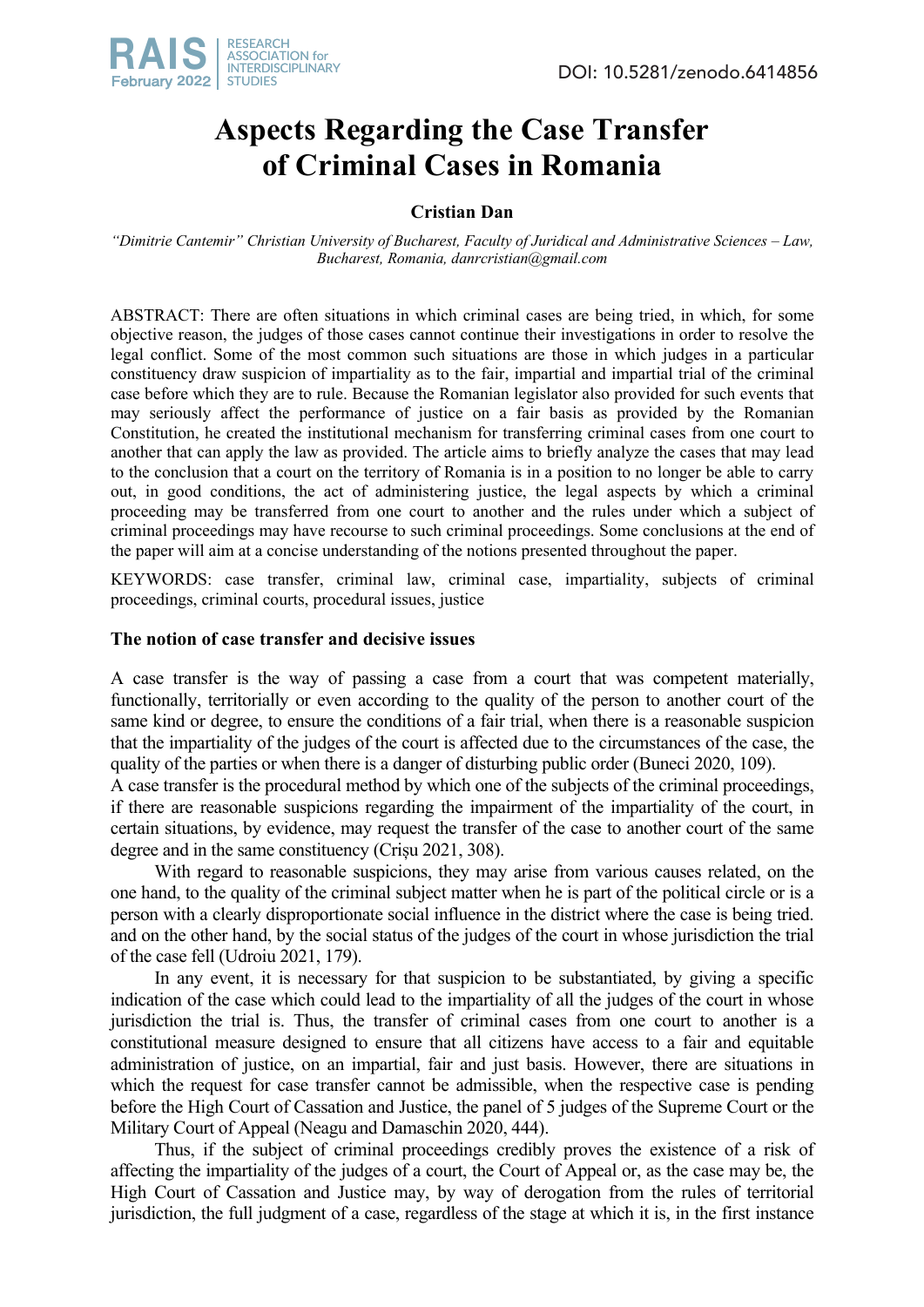or on appeal, or even in extraordinary remedies, from the territorially competent court to another court (Udroiu 2019, 170).

Therefore, the responsibility for proving the existence of cases of misappropriation of criminal proceedings lies with the procedural subject who invokes it and who formulates a request in this regard based on the existence of the fear of circumstances that could create such an overall situation, collectively, regarding to the objectivity and impartiality or only its appearance on the judges to achieve the correct administration of justice (Poiană and Păcurariu 2014, 97).

In this way, in order for a case transfer to be admitted as a proper means of justice, it is necessary first of all, the presence of the case transfer request made by the party, in the criminal proceedings, interested, of pertinent arguments, based on evidence from which to result one of the two cases of case transfer and the existence of a higher court to admit the petitioner's request (Gheorghiță 2019, 405).

#### **Cases in which the case transfer from one court to another may be allowed**

There is the possibility of admitting a request for the case transfer from one court to another, provided that the second instance is equal in rank and territorially competent, regardless of the stage at which it is located: trial at first instance, appeal or extraordinary appeal, if there is a reasonable suspicion that the criminal proceedings may be affected by one of the two cases, i.e., the impartiality of the judges or the endangerment of public safety (Coca 2014, 51).

The first factor concerns the status of judges - all judges of a court must obviously be in a situation of incompatibility or there must be a reasonable suspicion as to the possibility of a risk of bias hovering over the whole court or section of a court, so that the prosecutor, the party or the main subject of the proceedings considers that the proper execution of the act of justice is affected (Neagu 2022, 194).

In addition to the status of judges, this case also refers to the existence of circumstances that could jeopardize the proper administration of justice, namely the quality of the parties.

An example could be a procedural subject whose quality is of influential politician in the community in which the case is being tried.

However, the determining factor in the admissibility of the request for case transfer in this case is the need for the applicant to prove that all judges of the court, or as the case may be, of the criminal section of the institution are incompatible to judge the case (Ciopec 2021, 217).

If in the first case, all the attention was on the conduct, the state and the impartial judgment of judges, in case of disturbing public order, the attention falls on the way the criminal process is conducted, on the external factors that could influence the way the judge judges the issues in that case (Szabo 2018, 78).

The possibility of the existence of this case of case transfer finds its reasons in the nature of the crime of which the defendant is accused, of the consequences that it produced, of the large number of injured persons and others. The possibility of defence by moving the criminal case from one court to another of the same degree and territorial jurisdiction must be seen, as a whole, as a procedural method of ameliorating the various conflicts that could arise and that would affect public opinion (Olariu and Marin 2017, 213).

Judgments are endowed with a certain public authority because there is the trust of litigants in the correct, fair and just way in which all cases that are brought before a court are judged. If this trust offered by the citizens were to suffer instability, the whole vision of the citizens on how the state intends to defend their rights, freedoms and protect their lives would be shaken from its foundations, which would lead to a complete social disorder.

The case transfer is therefore the procedural way of ensuring the proper functioning of the state protection apparatus and, at the same time, the instrument by which it can continue to ensure public credibility on court decisions, operating on all official subjects of the criminal process either viewed individually or viewed in their collective integrity (Griga 2016, 128).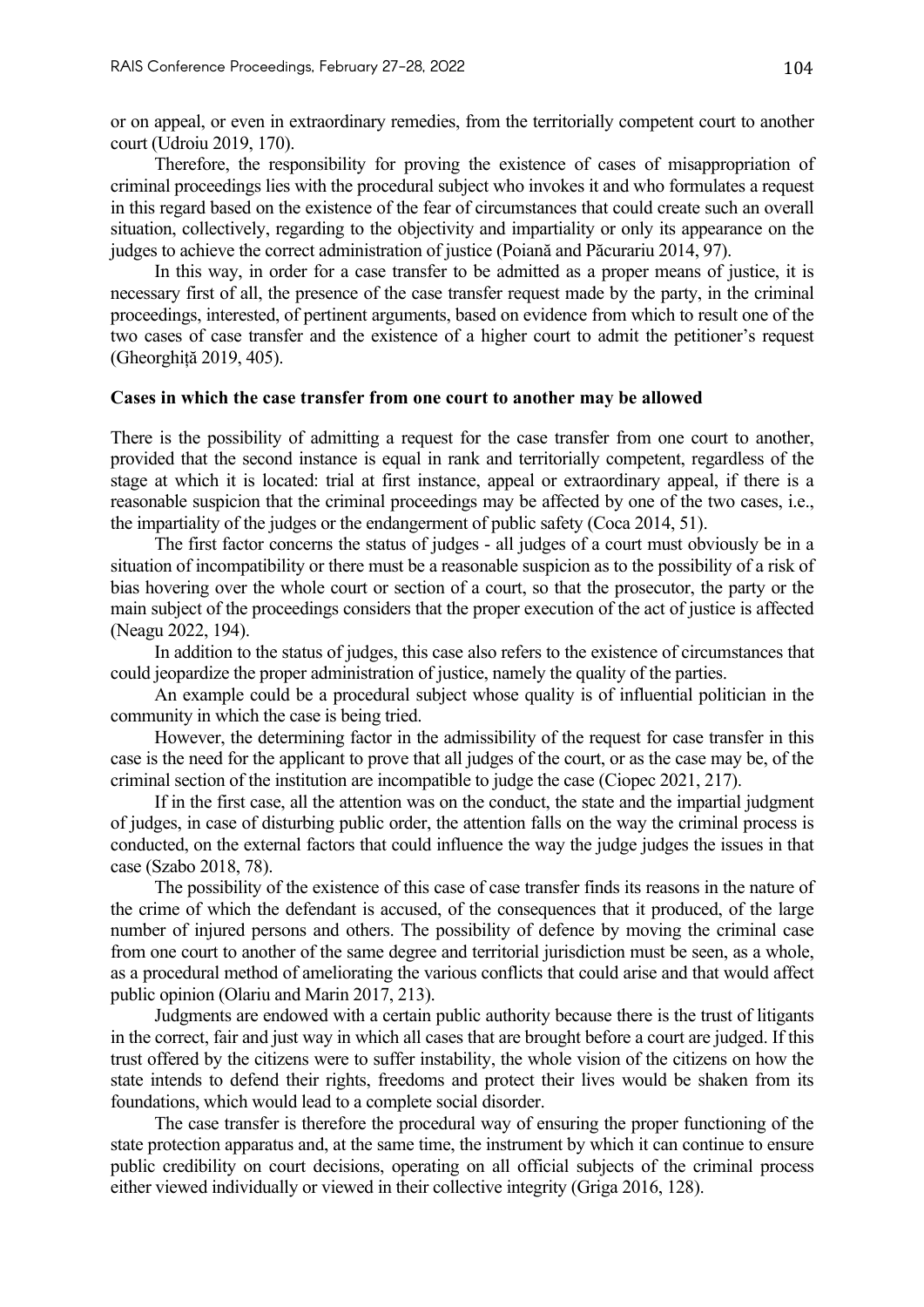#### **Institutions that may be involved in case transfer procedures**

The first of the institutions on which the procedure for case transfer can be applied is the court. A special case of transfer from one court to another is represented by the appointment of another court, a procedure that is only within the competence of the prosecutor, and the request for case transfer can only be introduced by him.

If the court rejects the prosecutor's request, and later new evidence emerges to strengthen the basis of the suspicion of bias, the prosecutor may file a new request for dismissal of another court to try the case (Olariu 2013, 121). If the court rejects the prosecutor's request and later new evidence emerges to strengthen the suspicion of bias, the prosecutor may make a new request for the dismissal of another court to try the case (Damaschin 2013, 234).

Another case of case transfer is when a criminal case moves from one prosecutor's office to another of the same rank and in the same constituency. This case can be assimilated with the transfer of the criminal case from one court to another, but in the case of the prosecutor's office it is necessary to have a reasonable suspicion that the criminal investigation activity is affected due to the circumstances of the case or the quality of the parties or main procedural subjects regarding the disturbance of public order (Radu 2012, 162).

In any case, the referral of the case to another prosecutor's office implies a prerogative of competence established by a hierarchically superior prosecutor's office than the one from which the case is moved and must aim at streamlining the ongoing criminal investigation activity at the lower hierarchical prosecutor's office (Radu 2020, 73).

The competence to prerogative the competence from one prosecutor's office to another, both being in the same rank, belongs to the Prosecutor General of the Prosecutor's Office attached to the High Court of Cassation and Justice. The transfer of the case from one prosecutor's office to another is done in compliance with all the provisions regarding the transfer of the case from one court to another, namely, with the knowledge of the parties, the stage of the criminal investigation and others (Barbu 2016, 160).

The last way to transfer criminal cases is made from the Romanian state institutions to the European Prosecutor's Office by exercising by one of the subjects of criminal proceedings the right to evoke the EPPO (Udroiu 2019, 170). However, there are limitations to this right of evocation of the EPPO, namely that it can be invoked only on condition that no act of initiating criminal proceedings has been submitted to a Romanian Court, or there is no solution of riding or not suing at the moment when the right is evoked (Barbu 2016, 165).

Similarly, the right of summons must be exercised within a maximum of five days from the disclosure of the relevant information which requires its exercise, and if deemed necessary, only the Chief Prosecutor of the European Public Prosecutor's Office may request the extension of the term of maximum five days (Udroiu 2019, 171).

It is very important to note that the European Public Prosecutor's Office may be notified of the right to evoke even by the chief prosecutor of a prosecutor's office in the territory of a Member State, who wishes to exercise this right under the international conventions to which the State is a party member (Radu 2012, 168). Once the referral has been admitted, any other procedural acts performed by the national authorities, even in cases where such acts are urgently required, shall be struck down with absolute nullity under penalty of their annulment (Udroiu 2019, 172).

#### **Conclusions**

The procedure for case transfer from one court to another is a procedure designed to ensure the proper functioning and execution of the act of justice and to ensure public confidence in the realization of such an approach, in the absence of which the whole social organization could be shaken to its foundations.